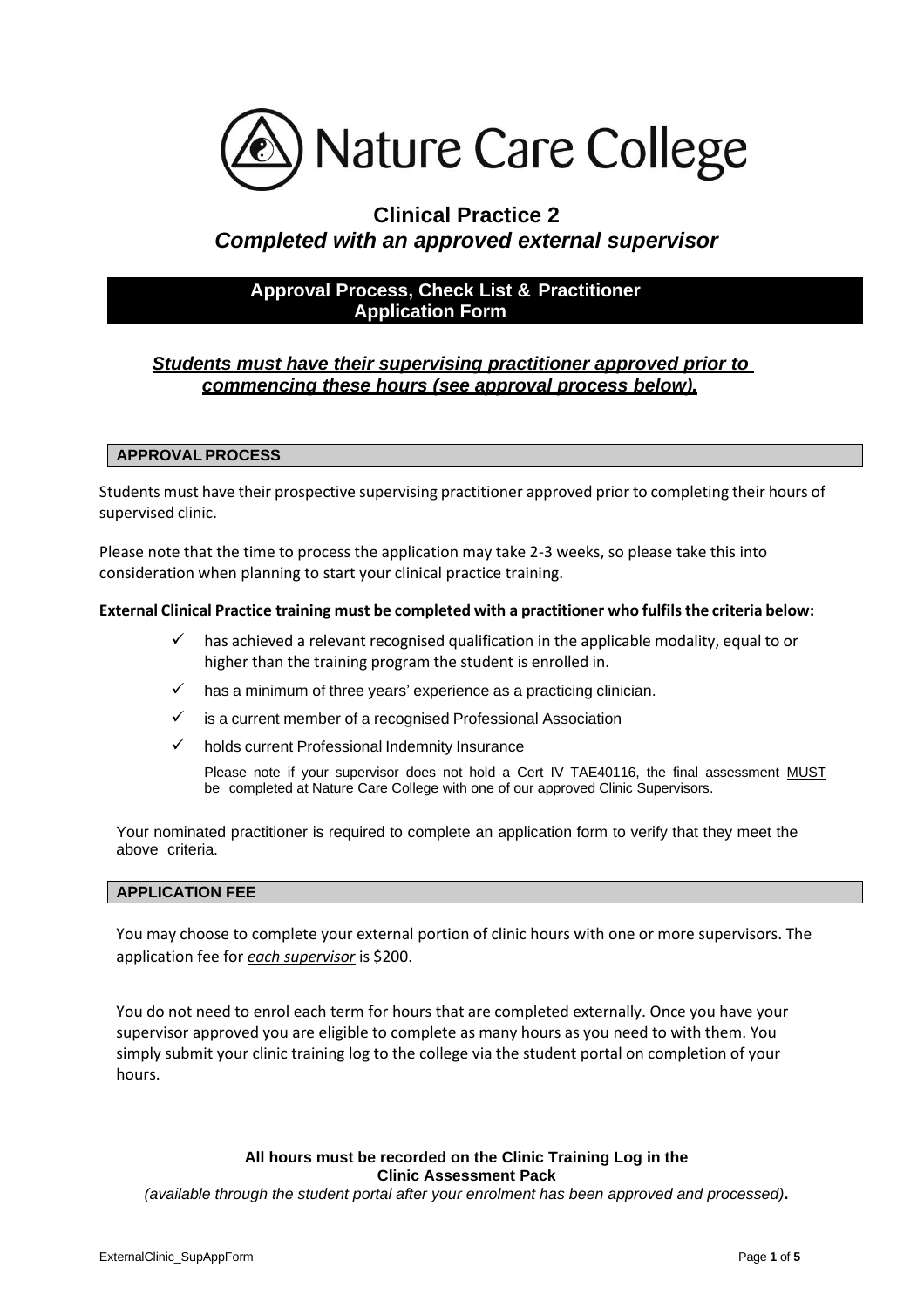## **STUDENT CHECKLIST**

This checklist will take you through all the steps required to undertake and complete Clinical Practice 2 externally. Please ensure you provide all the required paperwork so your External Clinical Practice application can be processed efficiently.

| STEP 1 $\Box$    | Complete Section A of the 'Clinical Practice 2 - External Practitioner Application<br>Form' by providing your student details.                                                                                                                                                                                                                                                                                                               |  |  |
|------------------|----------------------------------------------------------------------------------------------------------------------------------------------------------------------------------------------------------------------------------------------------------------------------------------------------------------------------------------------------------------------------------------------------------------------------------------------|--|--|
|                  | Ask your nominated practitioner to complete Sections B and C of this form.                                                                                                                                                                                                                                                                                                                                                                   |  |  |
|                  | Submit the completed application form to: info@naturecare.com.au                                                                                                                                                                                                                                                                                                                                                                             |  |  |
| STEP 2 $\square$ | Nature Care College will review your application and notify you of the outcome via<br>email. Upon approval you will be formally enrolled into Clinical Practice 2 after<br>payment of the supervisor application fee has been received.                                                                                                                                                                                                      |  |  |
| STEP 3           | Undertaking External Clinical Training with a supervising practitioner you will need to:<br>1. Arrange times with your approved practitioner (this is your responsibility).<br>2. Ensure you take the Assessment Pack to each session and personally<br>complete all sections on this Log for each session (this form is available on<br>the student portal after enrolment).<br>3. Ensure the practitioner signs each session you complete. |  |  |
| STEP 4 $\square$ | Once you have completed your Clinical Training hours, ask your supervisor to fill in<br>the Practitioner's Report on your Clinic Training Log.                                                                                                                                                                                                                                                                                               |  |  |
| STEP 5 $\Box$    | On completion of your hours, you will need to submit the completed Clinic Training<br>Log online through the Student Portal.                                                                                                                                                                                                                                                                                                                 |  |  |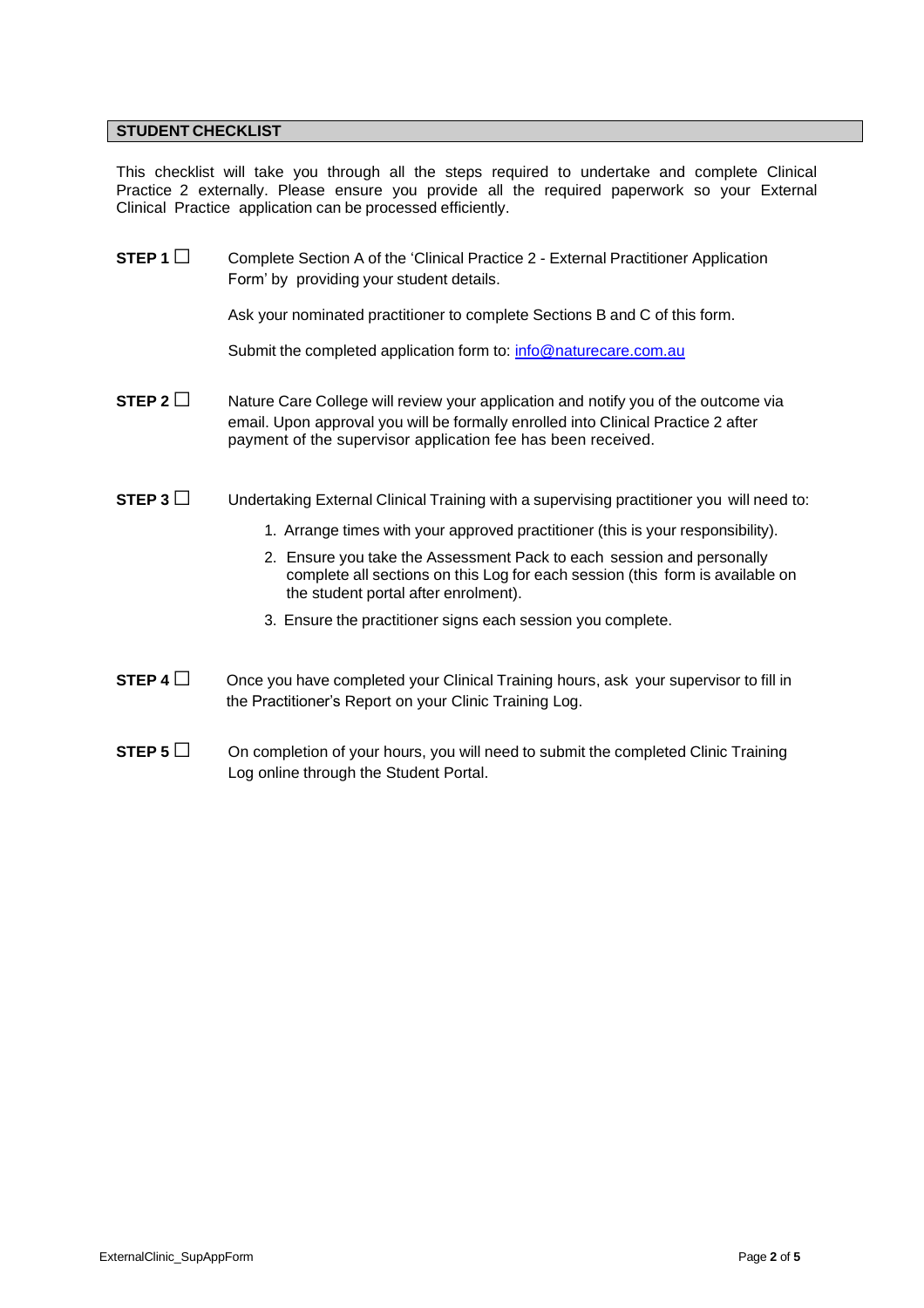# **Clinical Practice 2 External Hours Practitioner Application Form**

| A. STUDENT DETAILS     |                 |
|------------------------|-----------------|
| Name:                  | Student Number: |
| Name of Qualification: |                 |
| Date:                  |                 |

## **B. PRACTITIONER DETAILS**

Name:

Contact phone numbers:

Email:

Website:

Clinic / Business Name:

Address:

Number of years in professional practice:

| <b>TVGHTDCT OF yOURS IFF</b> PROTOSSIONIGH PROGROUP. |                              |                          |  |
|------------------------------------------------------|------------------------------|--------------------------|--|
| Qualification                                        | Year of<br><b>Completion</b> | <b>Institution</b>       |  |
|                                                      |                              |                          |  |
|                                                      |                              |                          |  |
|                                                      |                              |                          |  |
|                                                      |                              |                          |  |
| <b>Professional Association</b>                      | <b>Year Joined</b>           | <b>Membership status</b> |  |
|                                                      |                              |                          |  |
|                                                      |                              |                          |  |
|                                                      |                              |                          |  |
| <b>Professional Indemnity</b>                        |                              |                          |  |
| Is your professional indemnity insurance current?    |                              | Yes<br>No<br>I           |  |
| Name of insurer:                                     |                              |                          |  |
| Policy number:                                       |                              |                          |  |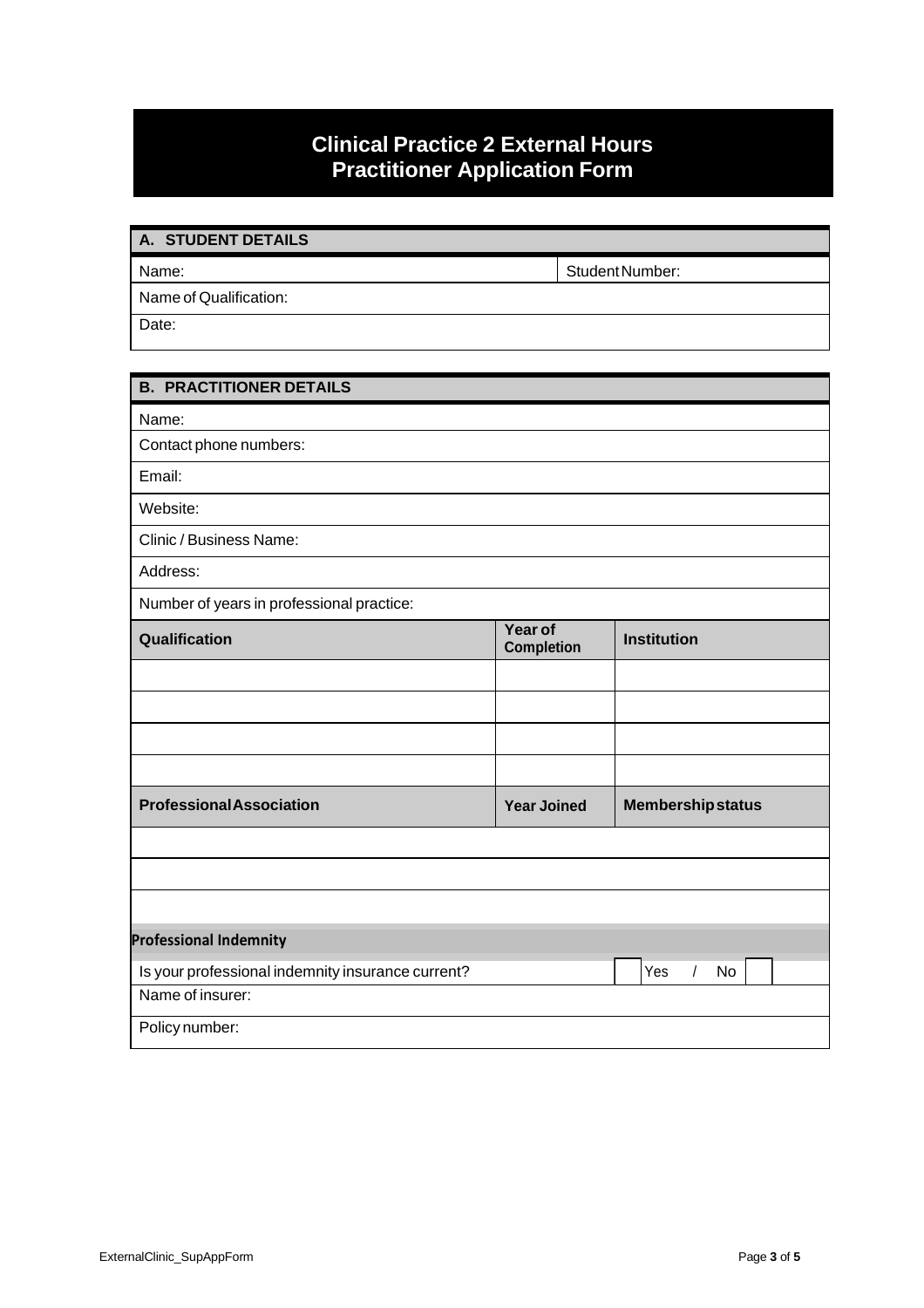| Please provide a brief overview of your practice including modalities, equipment used<br>(eg in-clinic testing), and any areas of specialisation.                  |  |  |  |  |
|--------------------------------------------------------------------------------------------------------------------------------------------------------------------|--|--|--|--|
|                                                                                                                                                                    |  |  |  |  |
|                                                                                                                                                                    |  |  |  |  |
|                                                                                                                                                                    |  |  |  |  |
|                                                                                                                                                                    |  |  |  |  |
|                                                                                                                                                                    |  |  |  |  |
|                                                                                                                                                                    |  |  |  |  |
| <b>Dispensary</b>                                                                                                                                                  |  |  |  |  |
| Yes<br>/ No<br>Do you have a fully stocked dispensary?                                                                                                             |  |  |  |  |
| Brief outline of your dispensary:                                                                                                                                  |  |  |  |  |
|                                                                                                                                                                    |  |  |  |  |
|                                                                                                                                                                    |  |  |  |  |
|                                                                                                                                                                    |  |  |  |  |
|                                                                                                                                                                    |  |  |  |  |
|                                                                                                                                                                    |  |  |  |  |
| During their time with you, the student will need to gain experience in each of the following:                                                                     |  |  |  |  |
| <b>Observing Consultations</b><br>$\Box$                                                                                                                           |  |  |  |  |
| Taking Consultations*<br>$\Box$                                                                                                                                    |  |  |  |  |
| Dispensing supplements<br>$\Box$                                                                                                                                   |  |  |  |  |
| Other dispensary duties:<br>$\Box$                                                                                                                                 |  |  |  |  |
|                                                                                                                                                                    |  |  |  |  |
| * Please note that students need to take initial and follow-up consultations during their hours<br>with you. The student should assist in providing these clients. |  |  |  |  |
|                                                                                                                                                                    |  |  |  |  |
|                                                                                                                                                                    |  |  |  |  |
| Please describe any other duties the student may be undertaking:                                                                                                   |  |  |  |  |
|                                                                                                                                                                    |  |  |  |  |
|                                                                                                                                                                    |  |  |  |  |
|                                                                                                                                                                    |  |  |  |  |
|                                                                                                                                                                    |  |  |  |  |
|                                                                                                                                                                    |  |  |  |  |
|                                                                                                                                                                    |  |  |  |  |